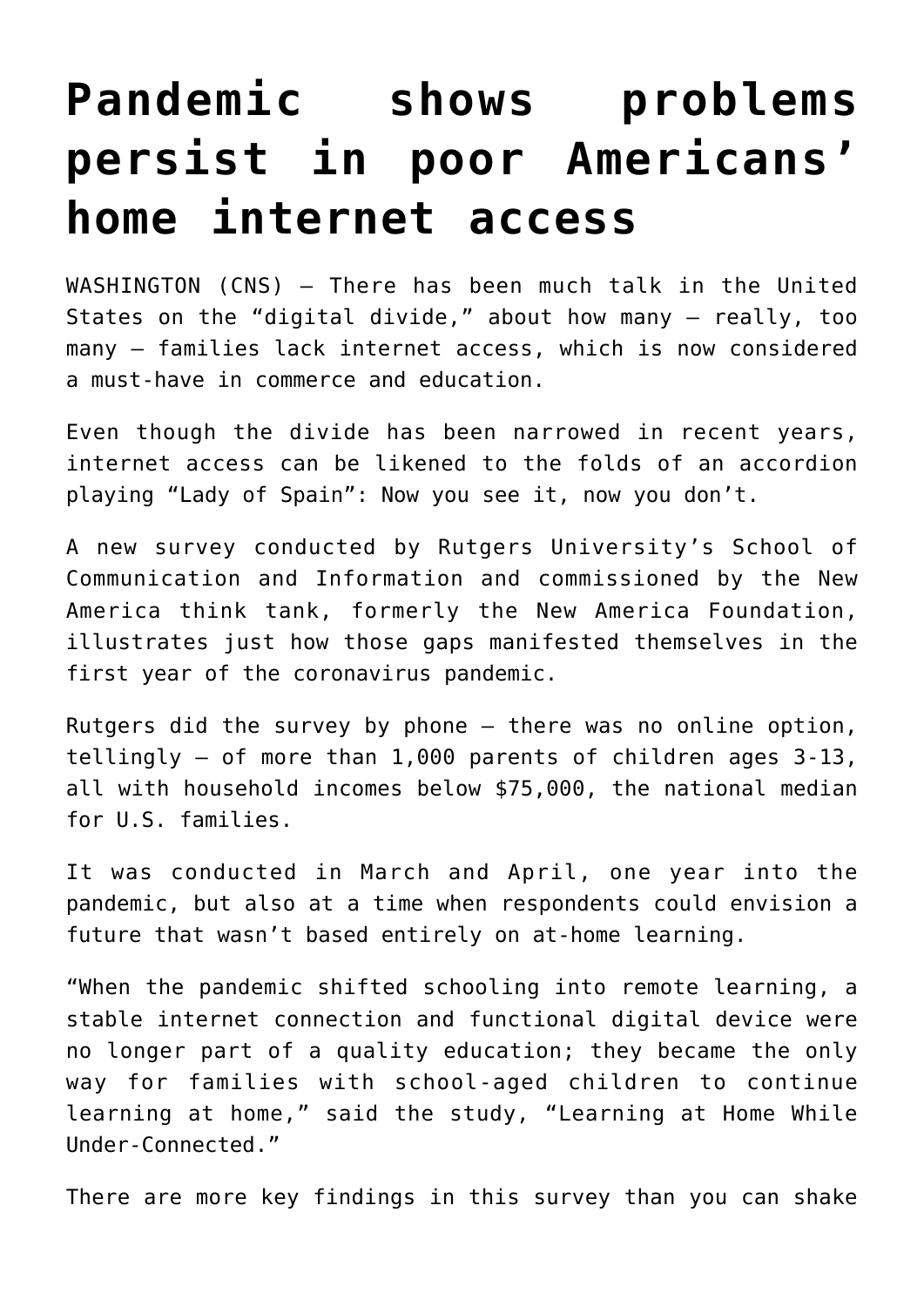a stick at.

Home internet access and computer ownership rates went up from 64% in 2015, when Rutgers first did this survey, to 84% today, but one in seven children whose families earn less than \$75,000 per year still lack any broadband access.

Of that 84%, though, 56% of these families found their internet speed was too slow to support what they are doing, and another 18% say their service is intermittent because they cannot consistently afford to keep it on. Some families relied exclusively on cellphones to get online, which in many cases comes with data limits they bumped up against, especially when sharing it with others in the household.

Fifty-three percent of remote students experienced access disruptions — sometimes more than one kind — at some point during the past year: 34% were unable to participate in class or complete their schoolwork due to lack of internet access; 32% had to go to their school to do their schoolwork on a smartphone; and 21% were unable to participate in school or finish homework because they could not access a computer.

"The phrase 'digital divide' frames this as binary — there is no access or there's all access," said Rutgers' Vikki Katz, who was part of the survey team. "This study gives a powerful argument for why we need to reframe the definition of 'access.'"

She added, "Education technology is going to make up a bigger proportion of what we're doing in school moving forward. We're not putting the genie back in the bottle."

In families headed by immigrant Hispanic parents, just 72% have broadband service, compared with 80% of white families, 91% of families with U.S.-born Hispanic parents and 92% of Black families. A plurality of 35% of immigrant Hispanic families cite expense as the major factor, while 19% say they do not really need the internet, and 12% say there is no good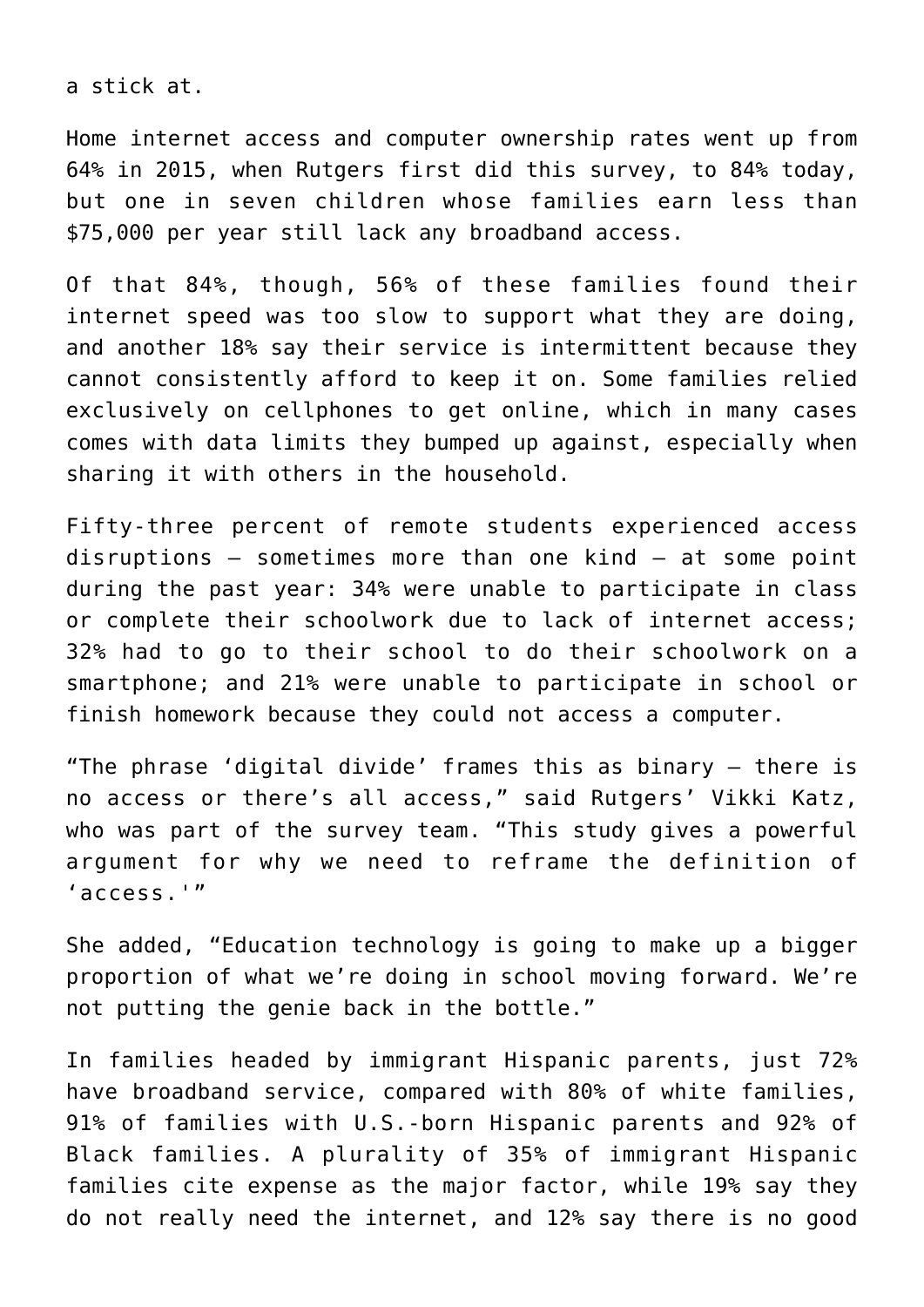service available in their community.

Among families who have broadband home internet service, 56% say their service is too slow, and 18% say their service has been cut off at least once in the past 12 months due to trouble paying for it.

Among those who only have internet access via a smartphone or tablet, 34% say they hit the data limits in their plan at least once in the past year, preventing them from being consistently connected; 28% say they have a hard time getting as much time on devices as they need, because too many people are sharing them; and 16% say their mobile phone service has been cut off at least once during the past year because they could not pay for it.

Among those with a computer at home, 59% say it does not work properly or runs too slowly, and 22% say it is hard to get time on it because there are too many people sharing it.

The proportion of lower-income families who are underconnected hardly changed at all between Rutgers' 2015 and 2021 surveys, despite large increases in rates of home broadband and computer access.

Majorities of Hispanic (66%) and Black (56%) parents report that their children experienced these obstacles to school participation, compared with 42% of white parents, the survey said.

Among families headed by immigrant Hispanics, 75% have experienced some of these disruptions in learning, with 52% cite lack of internet access as the most likely cause for students being unable to attend school or do their schoolwork.

Come fall, half of parents whose children will be entering first grade or higher say the most important priority for school next year is either their child's social and emotional well-being, or simply getting to spend time with other kids,